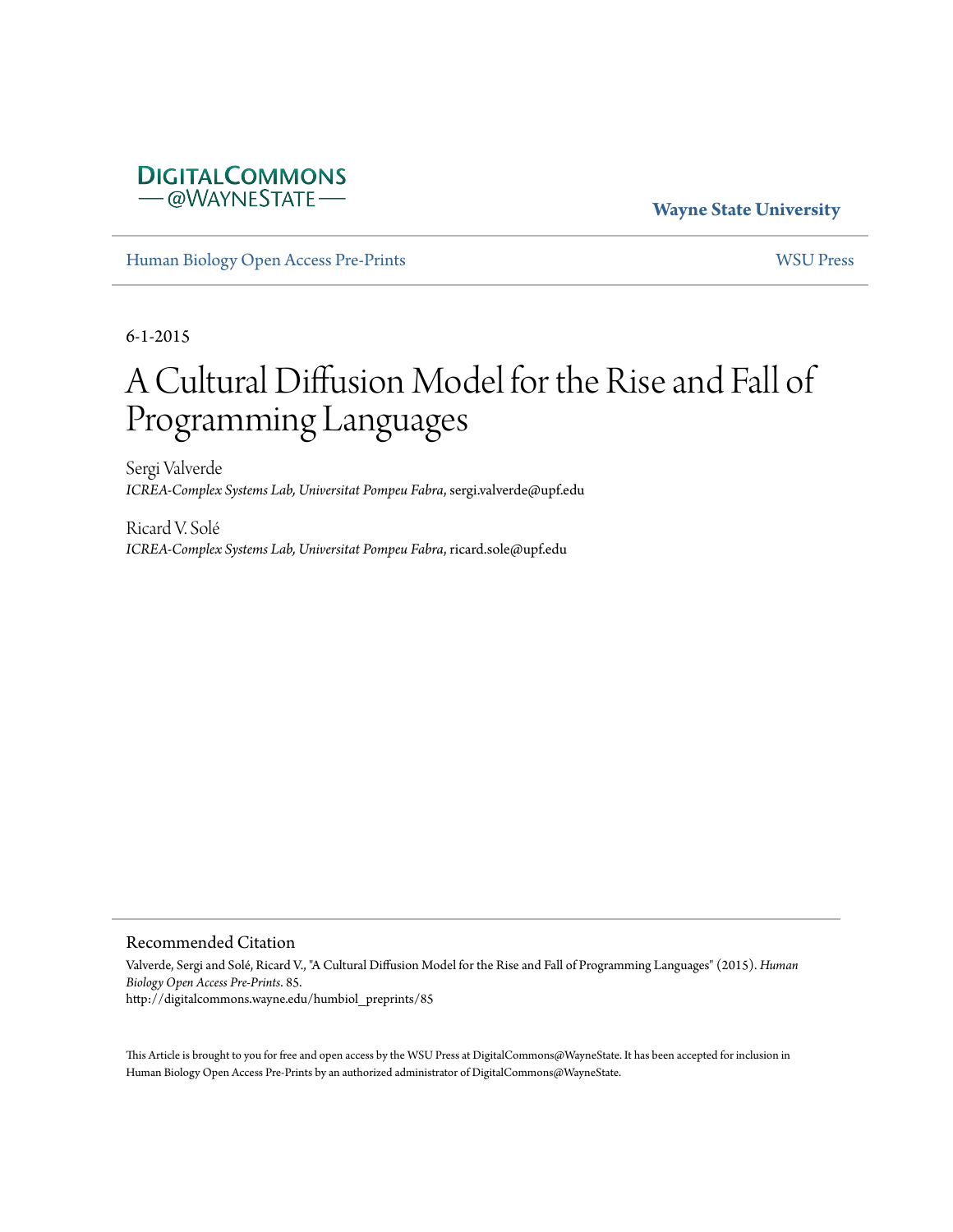#### **A cultural diffusion model for the rise and fall of programming languages**

Sergi Valverde and Ricard V. Solé

## **Abstract**

Our interaction with complex computing machines is mediated by programming languages (PLs) which constitute one of the major innovations in the evolution of technology. PLs allowed a flexible, scalable and fast use of hardware and are largely responsible for shaping the history of information technology since the rise of computers in the 1950s. The rapid growth and impact of computers was followed closely by the development of programming languages. As it occurs with natural, human languages, they emerged and got extinct. There has been always a diversity of coexisting PLs that somewhat compete among them, while occupying special niches. Here we show that the statistical patterns of language adoption and the pattern of rise and fall can be accounted for by means of a simple model where a set of programmers can use several PLs, decide to use existing ones used by other programmers or decide not to use them. Our results highlights the influence of strong communities of practice in the diffusion of PL innovations.

**Keywords**: Cultural evolution, multilingualism, diffusion, programming languages, software.

## I. INTRODUCTION

The relevance of evolution as a universal framework to understand our biosphere is encapsulated in the famous quote of Dobzhansky: "nothing makes sense except under the light of evolution". When we turn our attention towards cultural change, and in particular the development of technology, we could ask ourselves what is the equivalent role played by evolutionary forces. Both similarities and differences exist between natural and technological evolution (Solé et al, 2013) and moreover it is oftentimes difficult to establish the importance of a given innovation and how it becomes widespread within a given social context.

Sometimes, technological success (or failure) can be explained through a process of increasing returns with little connection with rational decisions (Arthur, 1994). This is the case of some inventions that had several alternatives in the market, such as the two famous video recording systems, namely VHS and Beta. Despite that they both started to compete in the market almost simultaneously (Beta appeared a year before VHS) and under similar conditions, and despite the acknowledged advantages of Beta, VHS eventually expanded and dominated the video recorder market while Beta got extinct (Arthur, 1994).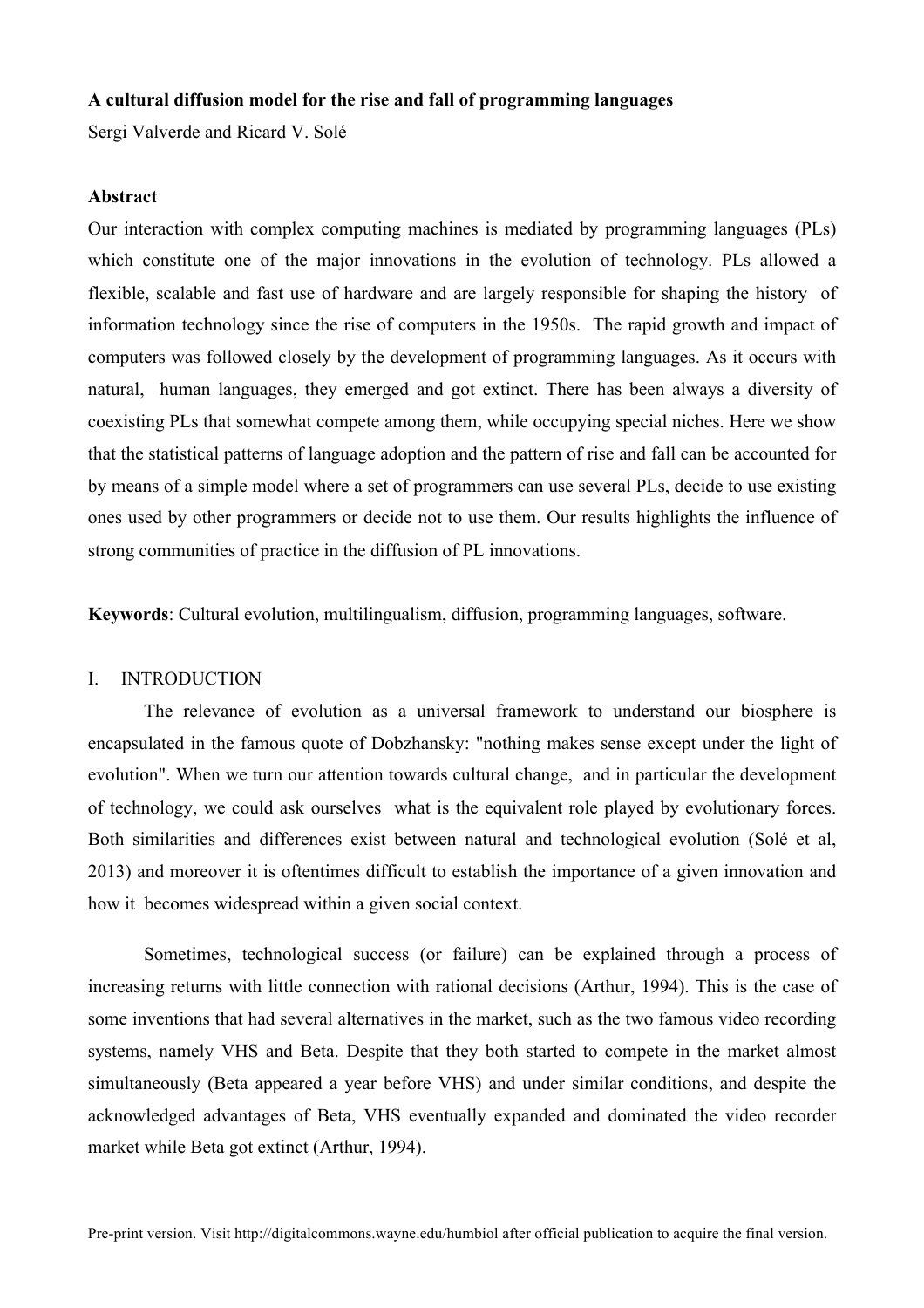How did that happen? How is it possible that the less advantageous option becomes extinct while the less fit rises to full domination? The explanation comes from the nature of returns in an economic system where compatibility largely dominates the potential choices made by users and consumers. The more users a given technology has, the larger the chances that other users adopt it. A direct consequence of this scenario is that the social amplification process leads to a competition process that necessarily ends in the extinction of the initially less popular option. Such scenario can be easily described using nonlinear models where imitation dynamics provides the basic rules that drive the expansion of each option through populations of users. These examples provide a powerful illustration of how technology diffuses through society.

Although in most cases, little is known about the population dynamics of each option and what are the exact numbers of users associated to each one, some available data allow to estimate these quantities. The so called "videotape format war" provides an interesting illustration, which we can investigate by the use of so called n-grams, i. e. strings of written words that can be single items (such as "war") or more complex structure (such as "world war" or "World War I"). By using very large digitised databases incorporating all words that appeared in vast book libraries in different years, it is actually possible to obtain a compelling picture of its cultural impact (Michel et al.,  $2011$ <sup>1</sup>. In figure 1 we show the outcome of this data analysis by using two specific n-grams, namely "VHS recorder" and "betamax" as surrogates of the relevant technological innovations.

The picture reveals two important trends. The larger plot (figure 1a) shows that, after their appearance in the mid 1970s, they appear more and more cited but VHS outperforms Beta over time. On the other hand, the early phase of this process reveals a remarkable coexistence of both ngrams (figure 1b) consistently with the reduced competition that should be expected when the process is starting. This is a good example of the potential value of culturomic data.

The previous example can also be analysed using a simple model of technological competition based on increasing returns. This will help illustrate the modelling approach used here to analyse the rise and fall of programming languages. Specifically, we will assume that two options are present in a given market and that these are the only ones available. Additionally, users are driven by majority rules: the more users adopt a given technology, the higher is the probability that other users might decide to use it too. We indicate by  $\rho_1$  and  $\rho_2$  the fraction of users using each

 $\overline{a}$ 

 $<sup>1</sup>$  This allows to define a new field, so called "culturomics" that is a powerful quantitative way of</sup> measuring cultural impact. The culturomics approach allows to get a first glimpse into the role played by given concepts or artefacts using number of citations as a surrogate of their relative importance in a given time window.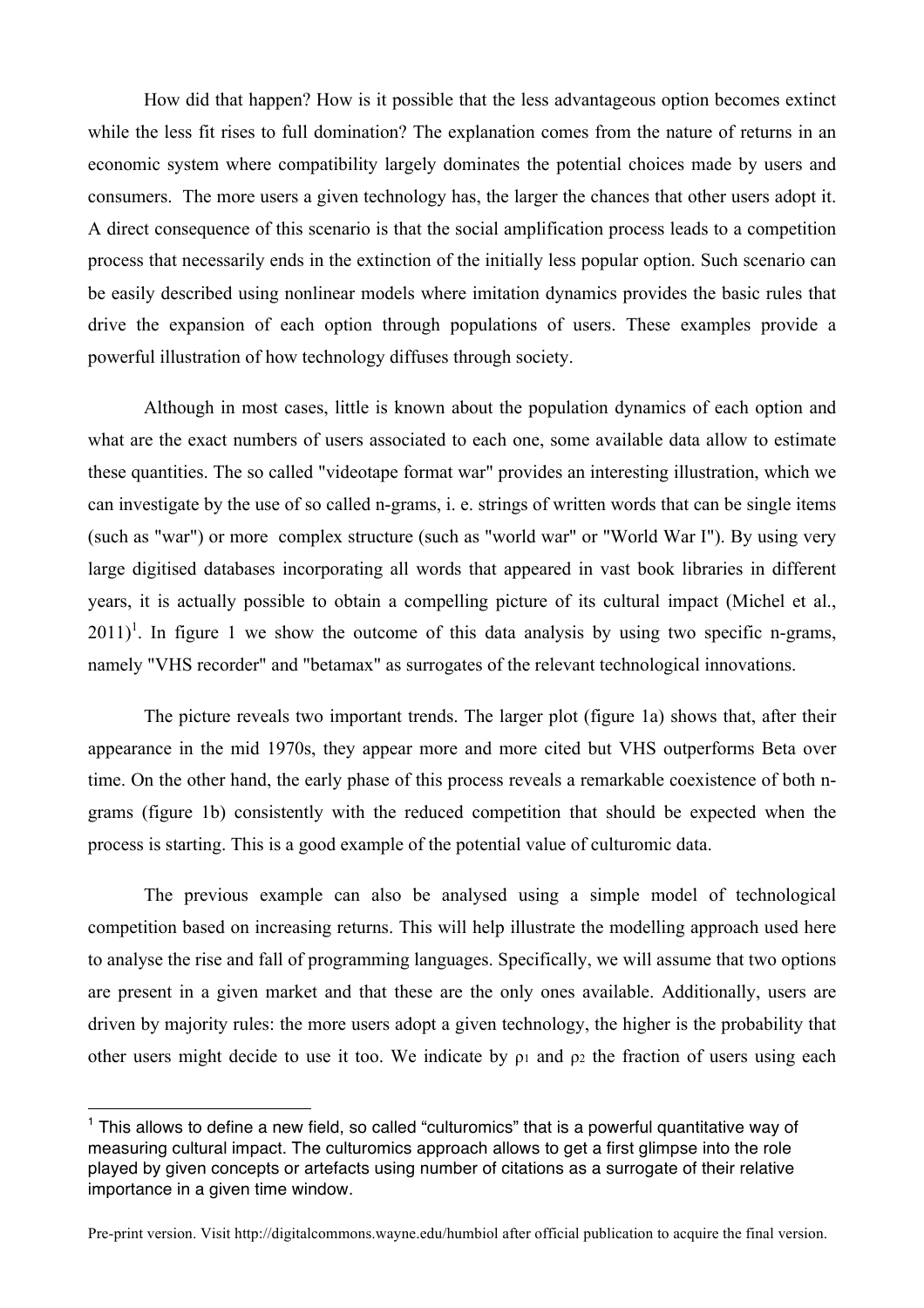option and we assume a normalisation  $\rho_1+\rho_2 = 1$ . The population dynamics of this system is defined by a set of (symmetric) equations

dt =  $\mu \rho_1 (\rho_1 - \rho_2) - \rho_1 \Phi(\rho_1, \rho_2)$  (1) dt = μρ2 (ρ2 – ρ1) – ρ2Φ(ρ1,ρ2) (2)

 $\overline{a}$ 

The first term within parenthesis in the right hand side of both equations stands for the relative difference between the two populations. It introduces the sign of the choice made based on who is the current dominant option. If  $\rho_1 > \rho_2$ , the first population will grow while the second will decrease. The last term in both equations,  $\Phi(\rho_1,\rho_2)$ , is the competition function that introduces how the two populations interact (Solé, 2011).

It is not difficult to see that  $\Phi(\rho) = \sum_{i \neq j} \mu \rho_i (1 - 2\rho_j)$  and thus we have, from  $\rho_i = 1 - \rho_i$ :

$$
\frac{d\rho_i}{dt} = \mu \rho_i (2\rho_i - 1) - \mu \rho_i \sum_{i \neq j} \rho_i (1 - 2\rho_j)
$$
\n(3)

which, after some algebra, gives a cubic equation for the dynamics of each population of users, namely:

$$
\frac{d\rho_i}{dt} = \Gamma(\rho_i) = 2\mu(1-\rho_i)\left(2\rho_i - 1\right)\rho_i\tag{4}
$$

This model has three equilibrium (fixed) points<sup>2</sup>. These are  $p_i = 1/2$  which corresponds to a coexistence of identical numbers of users for each option whereas  $\rho_i = 1$  and  $\rho_i = 0$  are two alternative states, both stable. They correspond to the extinction or success of the technological alternative.

This is actually an example of "symmetry breaking". An alternative, very helpful way of representing this phenomenon is to use the so called potential function  $V(\rho_i)$  associated to the previous dynamics. The potential function is closely related to energy functions in physics and is defined by means of the relation:

<sup>&</sup>lt;sup>2</sup> In general, they are obtained from the condition d<sub>pi</sub>/dt = 0 or, equivalently, from F ( $\rho$ <sub>\*i</sub>) = 0. The type of stability is defined by the sign of  $\lambda = \frac{\partial \Gamma(\rho_{\dot{\gamma}})}{\partial \rho_i}$ , to be calculated for each fixed point. If  $\lambda < 0$  the point is stable, meaning that the system will return to the point if a small perturbation is applied. Instead, for  $\lambda > 0$  it is unstable, and a small perturbation from this point is amplified and the system abandons it.

Pre-print version. Visit http://digitalcommons.wayne.edu/humbiol after official publication to acquire the final version.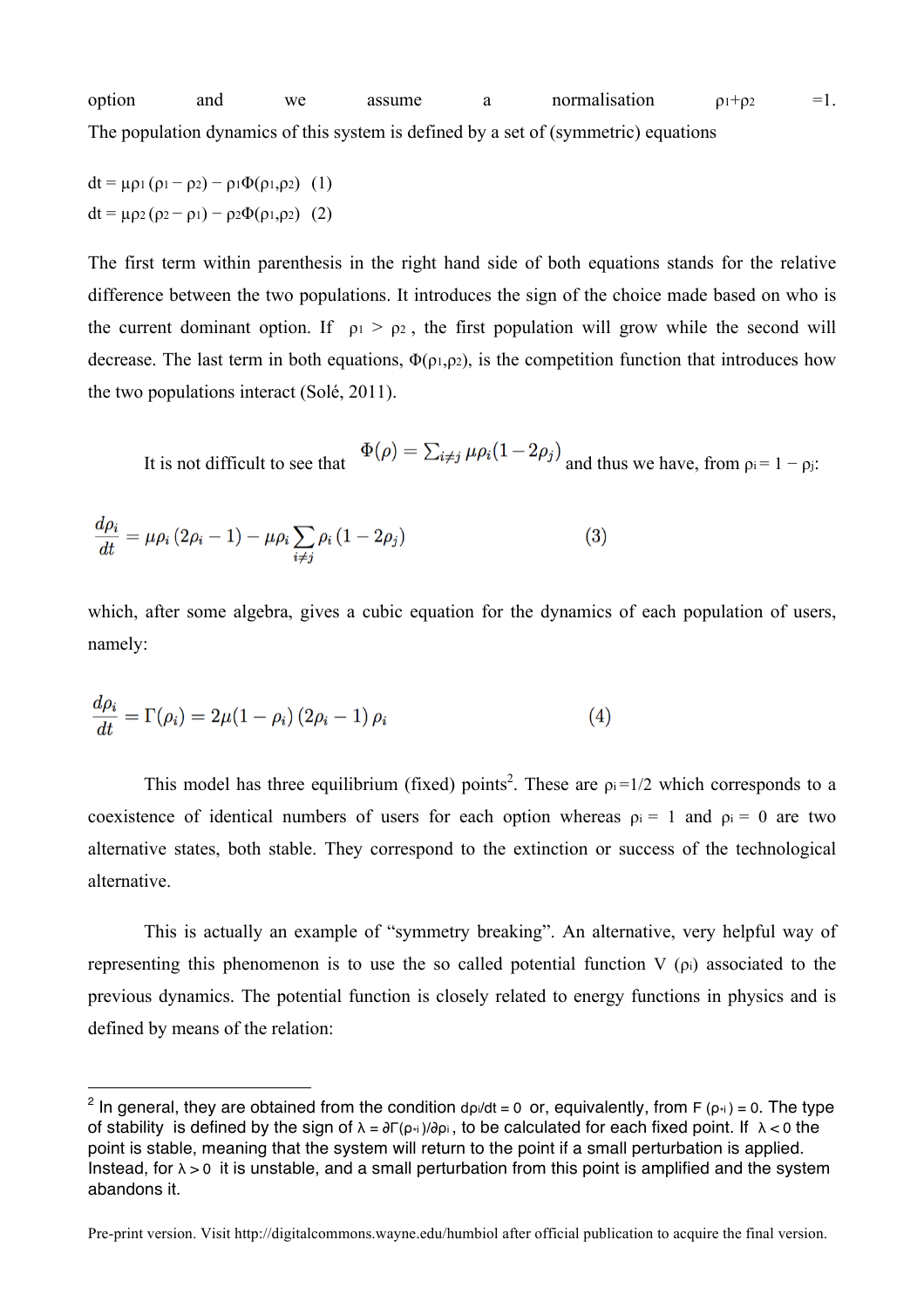$$
\frac{d\rho_i}{dt} = -\left(\frac{\partial V(\rho_i)}{\partial \rho_i}\right) \tag{5}
$$

which indicates that the dynamics of  $\rho$  "derives" from the potential. It can be shown that this potential can be obtained from

$$
V(\rho_i) = -\int \Gamma(\rho_i) d\rho_i \tag{6}
$$

This function is such that the minima and maxima correspond to stable and unstable equilibrium states, respectively. In our example, the resulting potential is a quadratic function

$$
V(\rho_i) = \mu \left( \rho_i^4 - 2\rho_i^3 + \rho_i^2 \right) \tag{7}
$$

Our potential function shows a standard two-well shape (figure 1c). Once an initial fluctuation has favoured a given configuration over the second, the amplification of the original fluctuation forces a collective decision. If we think in the state of the system as a marble rolling down on the potential landscape, and we start with an initial state where both VHS and Beta are equally represented (open circle in figure 1c) then two possible, symmetric alternatives are equally likely to happen (the two filled circles in figure 1c). If we consider the potential for the VHS solution, then either it wins ( $\rho$ VHS= 1) or fails ( $\rho$ VHS= 0).

The standard examples of technological innovation discussed above are often related to twooption choices (Beta against VHS or clockwise versus anti-clockwise clocks). And what about the diverse nature of multiple innovations that develop over time? This is in fact the realistic scenario that describes how technology evolves: not two, but many different innovations emerge and spread among users. This implies a highly complex dynamics, since (in principle) multiple parameters and historical factors might influence each particular innovation. And yet, as it occurs in ecological systems composed of many interacting species, some models that account for their time evolution with almost no assumptions about parameters are highly successful in explaining many relevant laws. As will be shown below, this seems the case for one of the most important and influential class of technological innovations: programming languages (PLs).

#### II. THE ECOLOGY OF PROGRAMMING LANGUAGES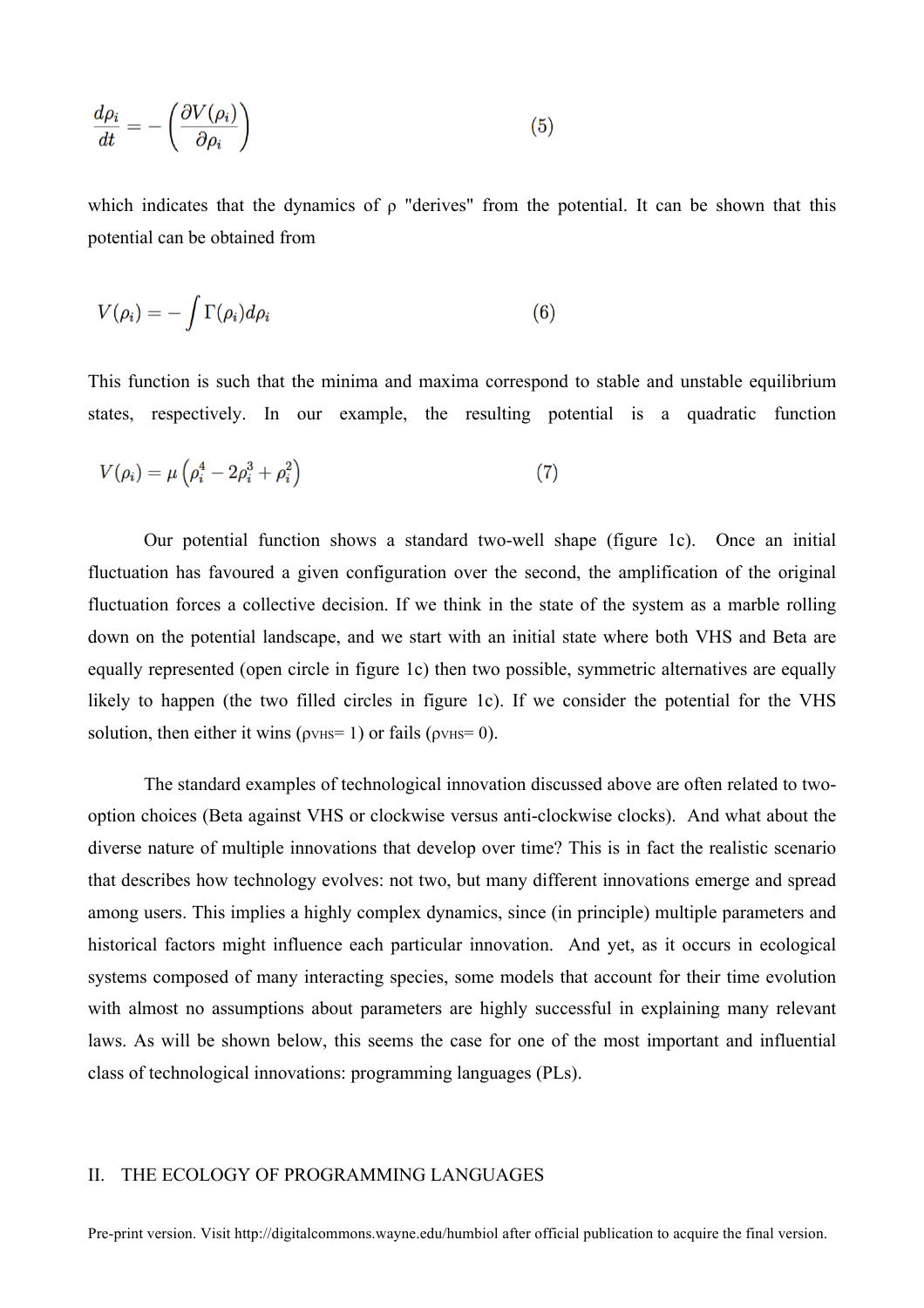Several important innovations have made possible the emergence of major technological domains. But if we look to the second half of the XXth century, it would be reasonable to affirm that "nothing makes sense in information technology unless under the light of programming languages". Programming languages (PLs) appeared shortly after one of the first, largest computers was built: the ENIAC, standing for "Electronic Numerical Integrator And Computer" (Burks et al., 1981) and used to address a broad variety of numerical integration problems. Among many other scientists and engineers involved with ENIAC was a genius mathematician, John von Neumann, who was a consultant and immediately became interested in the problem of finding a general framework for a more advanced, programmable computer, to be named EDVAC for "Electronic Discrete Variable Automatic Computer" (von Neumann, 1993).

Thanks to von Neumann's work, computers became programmable not by means of changes in the hardware (until then) but by means of a stored program. The proposal of a program that could be used by different computers to execute a given task was a revolutionary idea. Along with the evolution of hardware, a new class of technology that was invisible started to develop. Software marked the rise of IT technology and provided the language interface to communicate machines and humans. It had an enormous impact, beyond any expectations. It was rapidly adopted as the essential part of computation, make possible to easily interact with machines and rapidly triggered the emergence of communities of users sharing similar PLs (starting with FORTRAN). As a consequence, users invented new PLs that made possible to address problems in a variety of ways while improving the access of an increasingly larger range of users. The spread of PLs was limited right at the beginning but it quickly gained momentum as computers became smaller and cheaper. As soon as personal computers became a reality in the 1980s, multiple PLs appeared and were used by large communities of programmers, with PLs diffusing through them.

In figure 2 we show the result of this analysis when using the terms "programming languages" and "computer hardware". We can see that, after their emergence in the 1940s, they both are rarely cited but start to rapidly grow shortly before 1960 and climb at a given rate but also experience an acceleration around 1980. They kept growing but a decline occurs after the 1990s. As we can see in figure 2A, the PL n-gram experiences a rapid growth followed be a rapid decline, particularly when compared with the much less declining n-gram associated to the growth of hardware. These time series suggest two relevant things. The first is the coupling between both PLs and hardware over the growth phase of the system, including the change in growth rate that took place in the 1980s. This coupling is consistent with a coevolutionary dynamics between hardware and software, which influenced each other through all the history of information technology. We know that a large part of this increasing impact of PLs is related to an expansion of their number as well as to their widespread importance. Afterwards, the rapid decline of PLs suggests that they no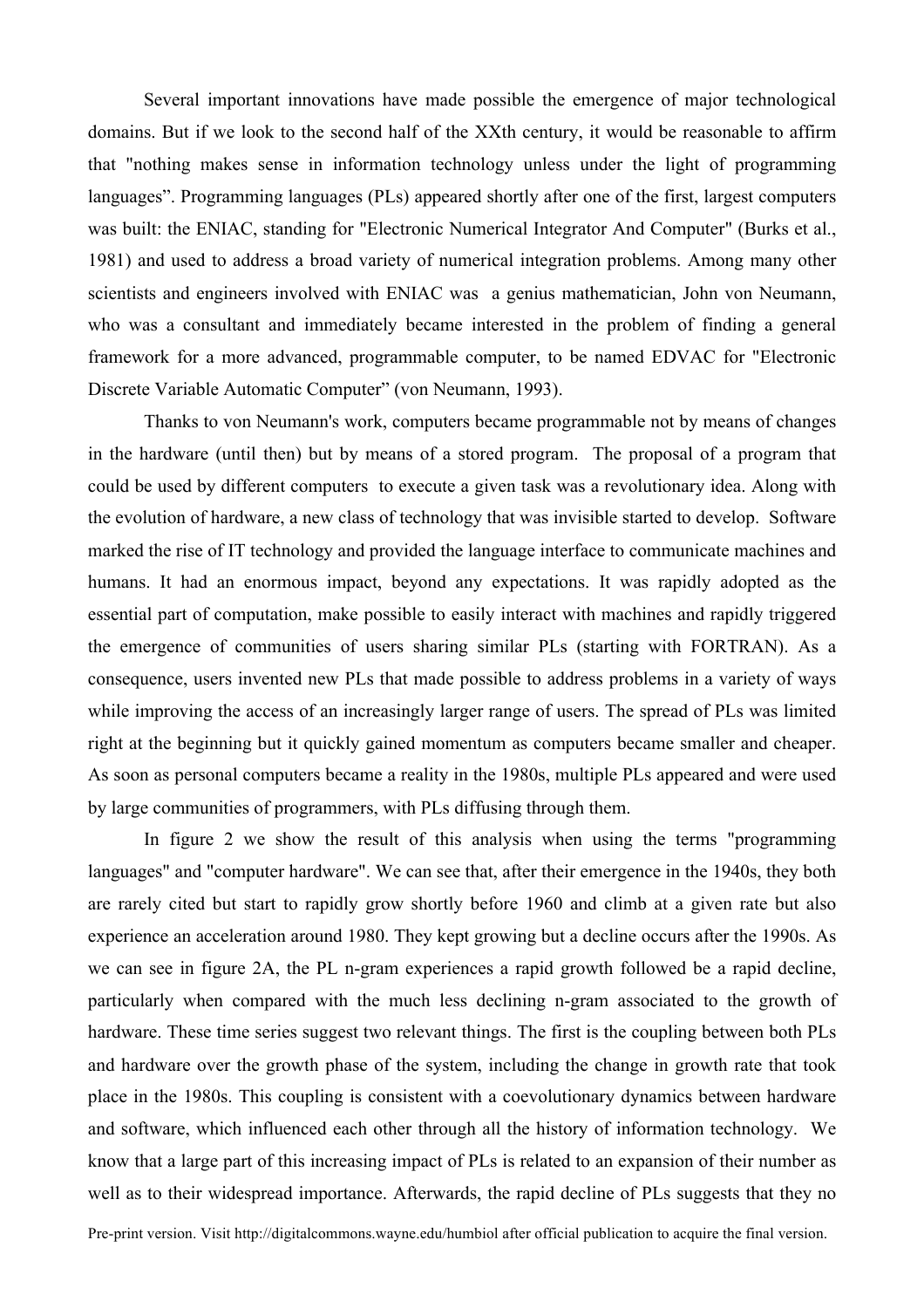longer were so central. Instead, globalisation and the increasing returns associated to a limited, worldwide adoption of a limited number of computing devices made their numbers shrink (see figure 2B). In this context, PLs are similar to the inventions discussed above.

As will be shown below, a simple model of PL evolution based on cultural diffusion can explain this and other statistical patterns. They follow the same basic pattern of expansion followed by other technological artefacts. In fact, because programming languages have a special status (they are not hardware nor simple programs) their adoption is a rather important decision that is particularly sensitive to compatibility constraints. An additional component will need to be considered too in order to understand the dynamics of PLs over time: multilingualism. Very often, programmers know and use several PLs simultaneously. As it occurs with human languages, their spread and success is influenced by the presence of large numbers of users keen of using them and limited by a finite repertoire of PLs that can be adopted and usefully applied by individuals.

### III. FREQUENCY DISTRIBUTIONS

Although most of the early story of PLs is lost, particularly the one associated to numbers of users, the more recent record is available and provides an interesting illustration of how PLs expand or shrink their populations of users over time. Using these data, usually measuring the impact of extant PLs, we capture the popularity of each PL as well as underlying social, economical and technological factors. If we look at the most recent historical data, it is possible to see that some languages are on the rise, e.g., Objective-C used in iOS applications is becoming more popular thanks to the commercial success of the iPhone, while others are decaying, like Perl (see below). Others have lower impact but keep steady levels of popularity perhaps because of their importance for specific communities (Javascript). Is there any law or universal behaviour driving popularity of programming languages?

Ranking programming popularity is a very difficult task. The measurement of popularity is affected by common problems similar to most market studies. Popular measures estimate programming language impact as a weighted combination of the reported number of hits reported by search engines. Several measures have been published, e.g., the *TIOBE programming community index* (http://www.tiobe.com), the *PYPL PopularitY of Programming Language* (http://pypl.github.io) and the *Transparent Language Popularity Index* (http://langindex.sourceforge.net) (analysed here). These measures capture different economic and social factors affecting the popularity of specific programming languages in the internet. For example, figure 3 shows the frequency-rank distribution of PL popularity. Here we order all the measured PLs from the most abundant (rank  $r = 1$ ), the second most frequent ( $r = 2$ ) and so on until the least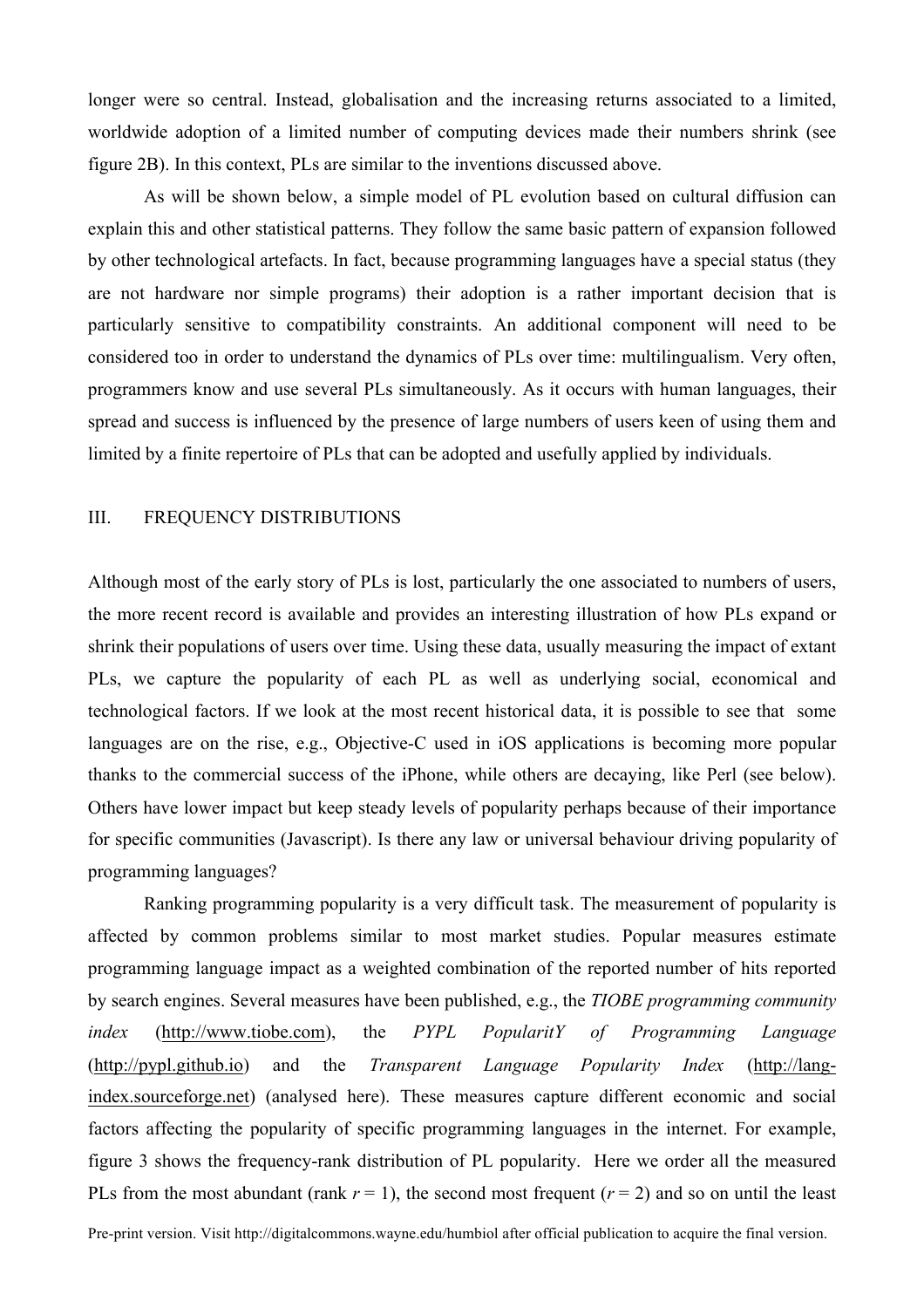frequent. In this way we obtain a decreasing distribution that appears highly skewed. This distribution provides a frozen picture of the popularity changes experienced by PLs.

Our distribution is consistent with a generalized beta distribution (DGBD) (Martinez-Mekler et al, 2009) that fits very well frequency-rank plots of PL popularity:

$$
f(r) = \frac{A}{r^a} (R + 1 - r)^b
$$
 (8)

where *r* is the PL rank, *R* is the maximum rank value, *A* is a normalisation constant and  $(a,b)$  two fitting exponents. (Martinez-Mekler et al, 2009) presented a growth probabilistic model that generates data complying this distribution. The model represents a competition between two processes: permanence (expansion) and change (point mutations). This model provides an intuitive interpretation for the DGBD parameters: when  $a > b$  point mutations are rare and expansion is favored and  $a \leq b$  corresponds to the opposite situation with prevalent disorder. However, their model does not predict the values observed here  $(a,b)=(1.44, 0.46)$  (see figure 3).

This pattern provides a statistical, global view of PLs in a time frame (the present). It reveals an overabundance of rare PLs and the presence of a limited number of highly abundant languages. This means that rarity is the rule: a majority of extant PLs are used by a rather small fraction of users. On the other hand, this pattern is described by a continuous distribution, that is characterised be a long tail and does not display a two-regime pattern between common and rare PLs. This type of scaling behaviour is known to occur in a vast number of systems displaying power laws (Solé et al., 2001). It reveals the presence of amplification phenomena that can be often explained by means of very simple rules (Ball, 2004). More importantly, scaling laws are also well known in the distribution of human languages (Solé et al., 2010).

Human languages exhibit an enormous diversity but they also display the skewed distribution of abundances shown by PLs. This pattern reveals again the uneven use of tongues in our planet, largely dominated by a small number of languages and with an enormous amount of rare ones defining the tail of the distribution. The rarity of human languages reveals an important trait: many extant languages will face extinction in the next decades. Languages, as it occurs with species, disappear once they are not propagated anymore. Despite the differences (Solé et al., 2010) both languages and species need to confront the conflict associated to survival under competition for resources. For both human and programming languages, resources means users. Once a tongue is not spoken anymore, we consider it extinct. Similarly, if no more programs are written in a given PL, it is also gone.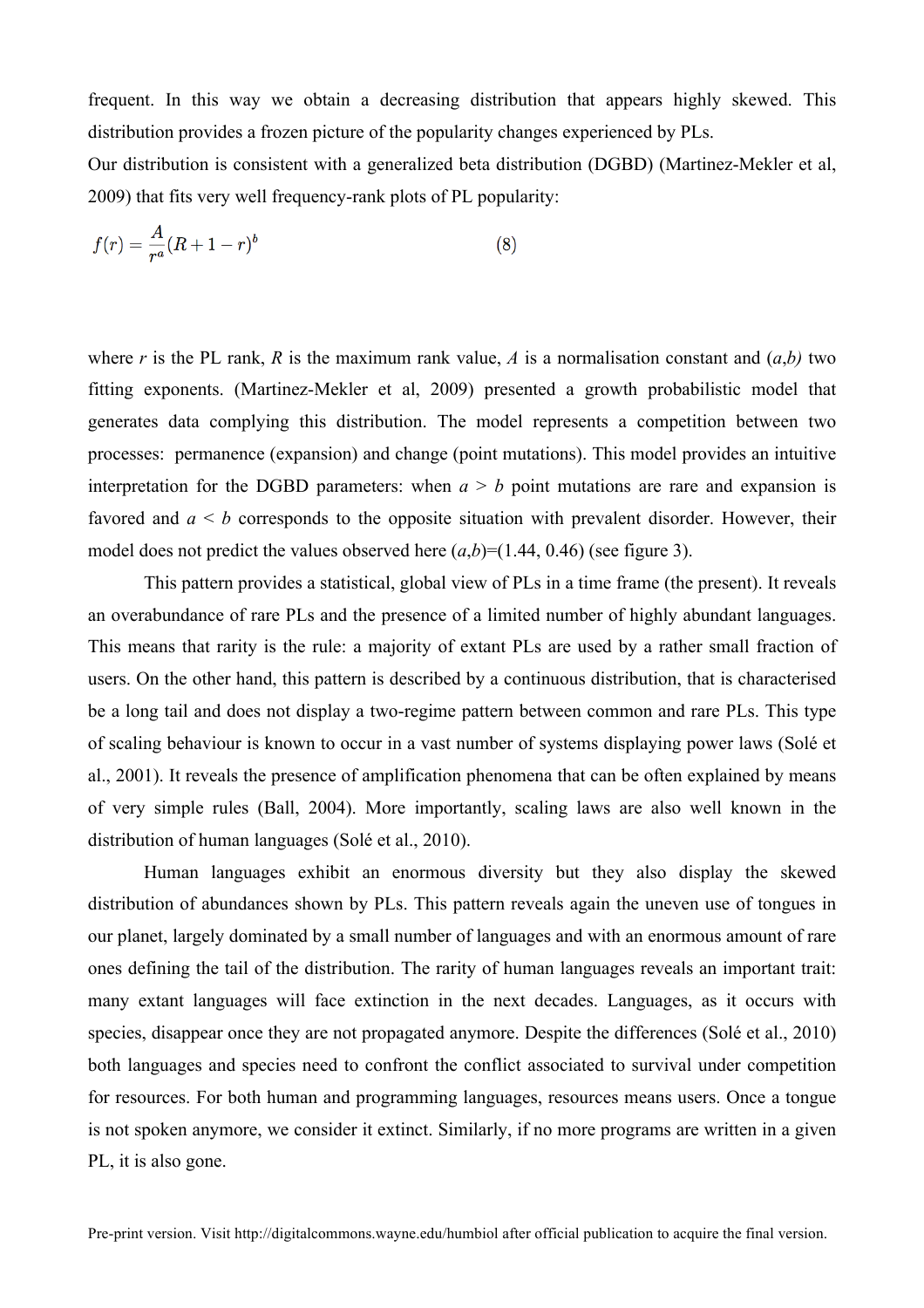In the next section, we present a simple model of PL evolution that allows us to recover the statistical distribution of languages at a given step characterised by a high diversity, but also the time evolution of the total number of PLs.

#### IV. DISCRETE DIFFUSION MODEL OF PROGRAMMING LANGUAGES

In this section, we will study a cellular automata that allows us to simulate how cultural diffusion takes place in programmer communities. A Netlogo implementation of this model is freely available at the following web site http://svalver.github.io/Proglang/pldiffusion.html. Our approach does not focus on specific details but rather considers the way that any language is likely to emerge, spread and disappear. Modelling the evolution of PLs requires a number of simplifications and strong assumptions. As we saw at the beginning, language evolution was marked by some changes over time as they rose and fell. We will assume that users are completely identical, thus ignoring the presence of different types of communities. We will also ignore the fact that PLs and the machines they interacted with them co-evolved together. These might seem too strong assumptions, but these are the simplifications that allow simple models to be built and, very often, succeed. Despite the oversimplification, it is known that minimal models that describe the evolution and statistical patterns of both languages and species in ecosystems are able to explain the observed regularities. Perhaps the best example is the so-called neutral theory of ecology (Hubbell, 2001; Solé et al.,

2004; Alonso et al., 2006) that assumes that all species within a given habitat are identical in all their birth and death characteristics. The seemingly universal pattern of rank abundance of species in a given ecosystem is obtained in a robust manner. In this context, neutral models can also explain the distribution of cultural variants (Bentley et al., 2004).

As it occurs with systems mentioned above, we are capable of reproducing the empirical frequency-rank distribution of PL popularity with a small number of assumptions (see below). The success of these approximations is grounded in the universal dynamics exhibited by systems allowing the amplification of fluctuations. Despite the role played by memory, space, hierarchies, social dynamics or demographic parameters, it can be shown that most of these properties have little impact on the statistical patterns of organisation. First, the popularity of PLs only depends on the presence or absence of other PLs. Popular languages are more frequently adopted than rare languages, which are more likely to be forgotten and disappear. And second, we simulate an homogeneous population of software developers that can adopt several languages simultaneously and have a reasonable understanding of PLs features, including design principles and implementation details.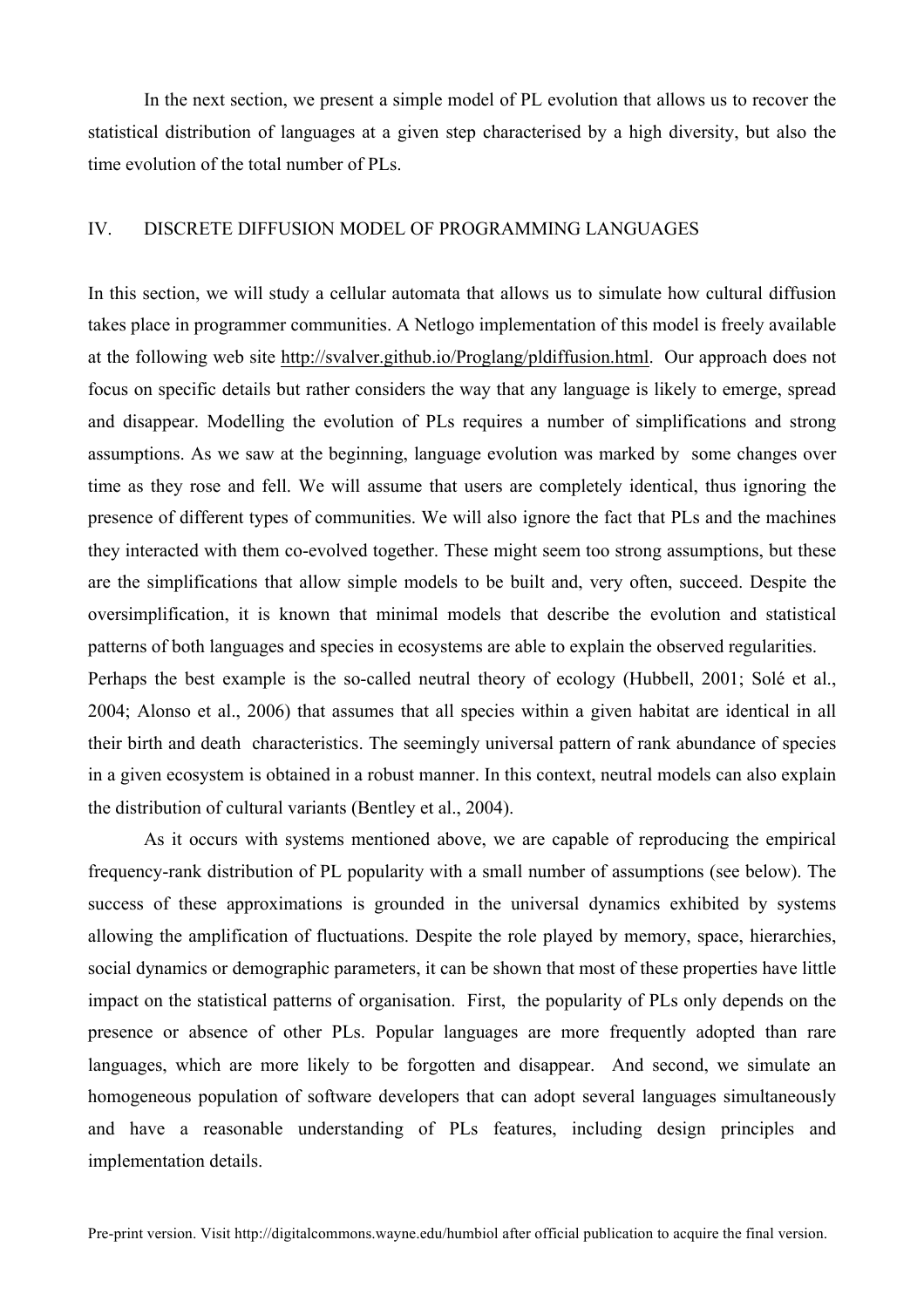The model consists of a static population of programmers located on a *L* x *L* lattice and a fixed pool of programming languages indexed by a set

$$
\Sigma = \{0,\ldots,\mu\} \tag{9}
$$

(here, *0* denotes the null language). Similarly to Axelrod's model of cultural dissemination (Axelrod, 1997), the programming culture of a developer is described by a vector that holds a certain number of languages. The state of the programmer located at site (*i*, *j*) is

$$
\overrightarrow{s_{ij}} = (s_{ij}^1, s_{ij}^2, ..., s_{ij}^M) \in \Sigma^M
$$
\n(10)

where  $s_{ij}^k \in \Sigma$  indicates the index of the k-th language known by the programmer. Every developer can adopt up to *M* different languages, i.e.,  $s_{ij}^k \neq s_{ij}^l$  for all  $1 \leq k \neq l \leq M$ . In addition, we will count how many programmers know the *r*-th language:

$$
N_p(r) = \sum_{i=1}^{L} \sum_{j=1}^{L} \sum_{k=1}^{M} \delta(s_{ij}^k, r)
$$
\n(11)

where  $\delta(x,y)=1$  if  $x = y$  and 0, otherwise. At the beginning of the simulation, which corresponds to the year 1958, there are no programming languages and thus,  $\overrightarrow{s_{ij}} = \overrightarrow{0}$  for all programmers. At every time step *t*, choose one random site  $(i, j)$  of the lattice and apply the following rules:

**Innovation rule:** This rule is associated to the "discovery" by a programmer of a previously not used PL. It thus acts as an external input into the system, similar to the immigration of an individual into a given ecosystem. A similar rule was proposed in (Bentley et al., 2004). Randomly choose the language index  $r \in \Sigma$  and  $1 \le k \le M$  and set  $s^k_{ij}$   $(t+1) = r$  with probability provided that the *r*-th language does not belong to  $\overrightarrow{s_{ij}}$ , i.e., it is unknown to the programmer located at the site (*i*, *j*).

**Adoption rule:** This is the rule that introduces the diffusion of PLs in our model. It is a contact-like process, where two programmers that interact with each other (here simply by being neighbours in our 2-D lattice) allows an "infection" to occur. The Moore neighbourhood is defined by  $\Omega(i,j) = \{(u,v) : |u-i| \leq 1, |v-j| \leq 1\}$ . For each programmer  $\overrightarrow{s_{ij}}$ , we choose one random neighbour site  $(u, v) \in (i, j)$  and set  $s^q_{ij} = s^r_{uv}$  with probability

$$
P[s_{uv}^r \to s_{ij}^q] = \eta \left(\frac{N_p(s_{uv}^r)}{Z}\right) \tag{12}
$$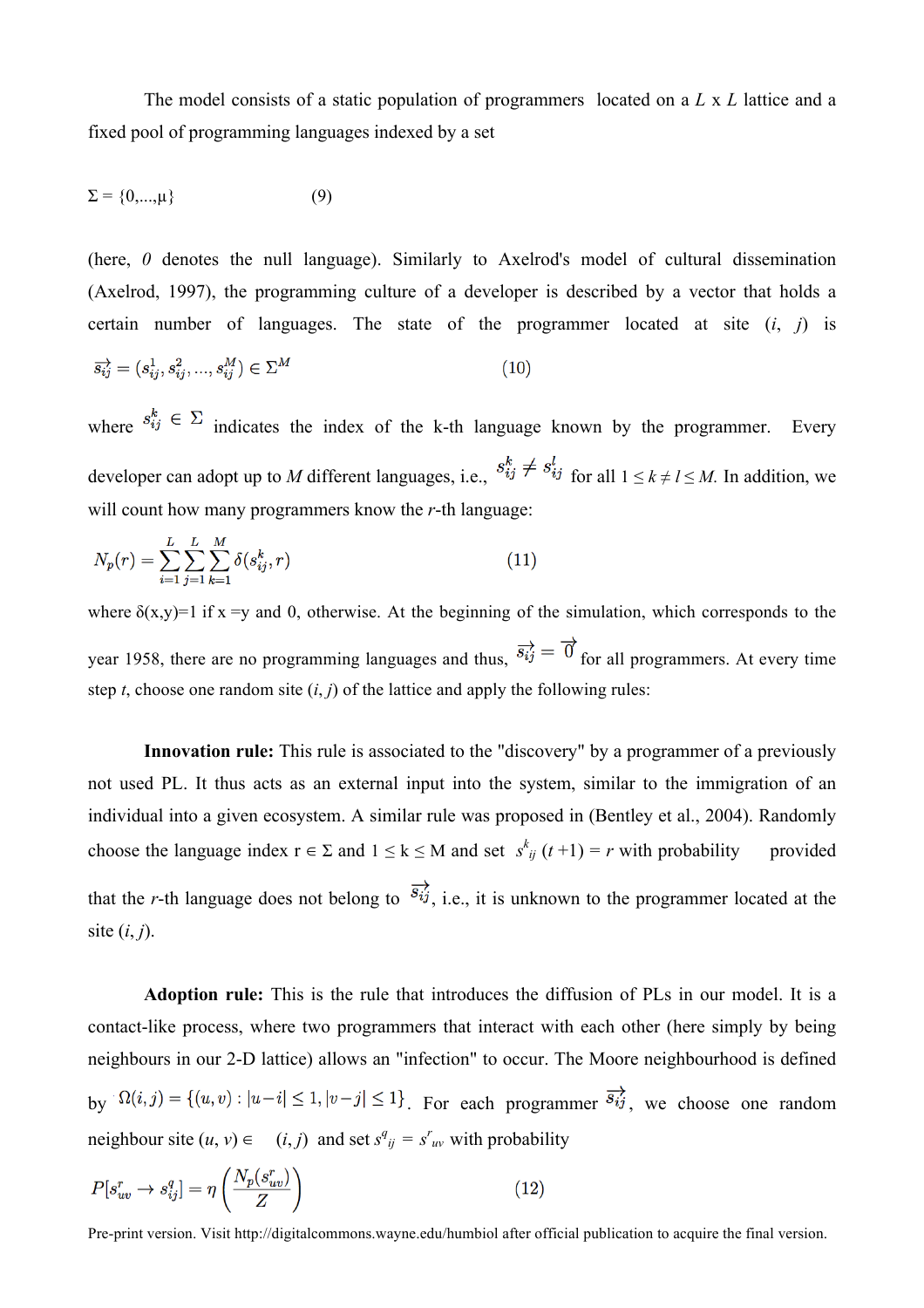where the factor *Z* in the right hand is:

$$
Z = \sum_{i=1}^{L} \sum_{j=1}^{L} \sum_{k=1}^{M} \theta(s_{ij}^k)
$$

i.e, a normalisation constant,  $1 \le q \le M$  is a memory slot, and  $\eta > 0$  is the adoption rate.

**Forgetting rule:** For different reasons, users might eventually discard a given PL from their list of potential PLs. This rule corresponds to the extinction of an individual of a given species, but is different in a fundamental way: the user will retain other PLs. Randomly choose  $1 \le r \le M$  and set  $s'_{ij}$  (*t*+1) = 0 with probability

$$
P[s_{ij}^r \to 0] = \delta \left[ 1 - \frac{N_p(s_{ij}^r)}{Z} \right]
$$
\n(13)

where the factor *Z* in the right hand is a normalisation constant and  $\delta > 0$  is the forgetting rule.

Our model assumes that PLs are discovered at a constant, small rate . The last two rules represent the process of PL adoption and forgetting. Very popular languages, i. e. those such that  $N_p^{\left(s_i^r\right)}/Z \approx 1$  tend to be adopted more frequently while rare languages are easier to forget and abandon by the community.

The model consistently reproduces the patterns displayed by PLs, including the ups and downs of abundances that somewhat map into the "popularity" of the language. Common languages have smoother time fluctuations, whereas more rapid fluctuations are associated to rare PLs that often end in extinction. In figure 4A we also display four spatial snapshots of our cellular automaton model corresponding to the previous time series. In the first stages of the simulation, relatively small patches indicate the diffusion of PLs on limited numbers of users. However, as time proceeds, larger patches can be observed resulting from the successful propagation of some PLs and combinations of them. This process is also visualised in figure 4C, where the population size for some of the most abundance PLs is plotted against time. We can see that all these languages start growing but some eventually decline after a very long transient until they become extinct. Other succeed and invade the 2-D lattice.

The model exhibits a marked increase in PL diversity and it also reveals the presence of scaling laws. This is illustrated in figure 5 where we can see how our model predicts the observed frequency-rank distribution. We have used an evolutionary algorithm to obtain the best-fitting parameters  $\alpha = 0.495987$ ,  $\eta = 0.905577$  and  $\delta = 0.000195$ . The maximum language diversity is  $\mu =$ 120 because of the limitations of the dataset. Other sources (like Wikipedia) report many more languages (Valverde et al., 2015). Still, our experiments show that the behaviour of our model is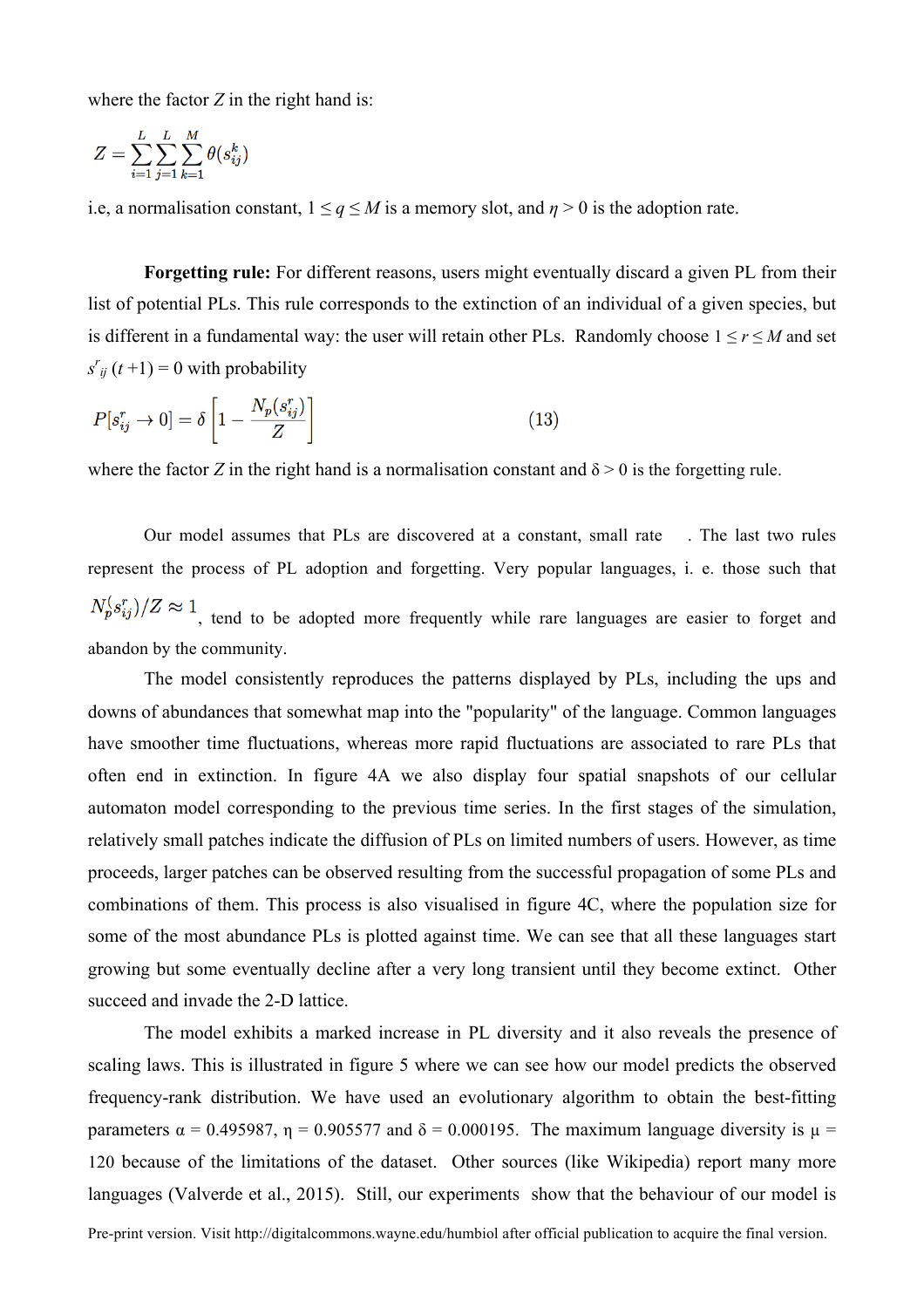robust to a wide range of µ, *M* and *L* values. Here, we have fixed programmer capacity *M*=3 and *L*=32. As observed with the popularity measures used on extant PLs, at a given step we can see that a vast majority of PLs are represented by a small number of users whereas a bunch of them dominates and is adopted by a great majority.

The previous results reveal that the fate of our system, despite the transient richness that matches the previously presented scaling laws, is to reduce the number of PLs as the spread rule dominates over the others. Inevitably, a rather low diversity of PLs will be observed in the future. The three snapshots and frequency distributions displayed in figure 6 indicate what can be expected under our assumptions. Starting from a more or less homogeneous distribution (other conditions can be used) we can see after a transient period the emergence of a power-law behaviour of a virtual world sustaining many PLs. Eventually, the same process concludes with a stark impoverishment of our language set, with just a handful of surviving languages.

The model thus makes a strong prediction: in the future, as globalised communication and increasing returns accelerate, few programming languages will survive. In this context, many examples exist of once successful and widespread languages that become extinct. We are constantly facing this pattern, that is also common to many spoken languages. A recent case is provided by Perl, a programming language invented in 1987, that became the essential web writing language during the early days of the Internet. Despite its great impact, Perl is fading away towards extinction. As pointed out by Doug Barry: *"For programmers who already know Perl, the* consensus seems to be that it's still a useful skill to have. However, for programmers coming of age in the IT industry right now, taking the trouble to learn a difficult language (...) is akin to learning *Latin in a world increasingly filled with other, newer versions of Latin like French, Spanish, and Italian. Perl may not 'go extinct' (...), but it will mostly become an anachronism"*.

It is actually interesting to see that the comparison is made with spoken languages. In several ways, they are similar. They both face the impact of competition among coexisting options and the law of increasing returns. However, as discussed below, PLs are more affected by these amplification phenomena and their fate and future diversity reduction are likely to happen in a much shorter time scale than spoken languages.

#### V. DISCUSSION

People's lives are increasingly dependent on the correct working of software. This dependency is increasing because, as wireless networks proliferate, many portable devices become interconnected. The increasing popularity of the personal computer has been followed by a consistent trend towards more complex software systems. In that respect, the expansion of PLs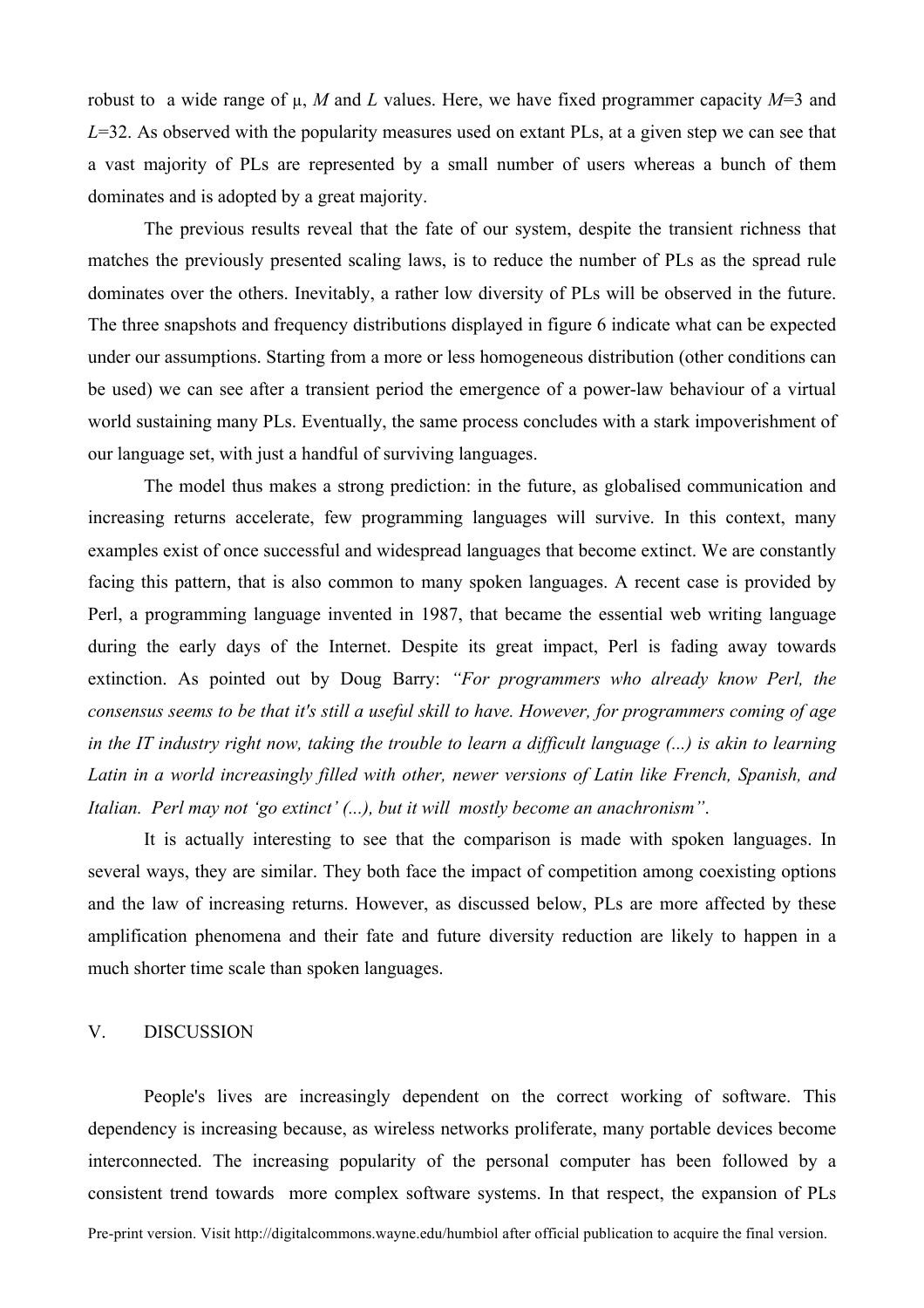over decades of change share some traits with human languages and differ in some important aspects. Different languages coexist, come and go but they are all characterised the essentially same complexity provided by syntax. The diffusion of languages correlates directly with the number of speakers, but they are all essentially equal in structure. PLs instead can be classified in two major categories, i.e., procedural and declarative, and because of their distinct goals and underlying hardware to be executed, they can display different levels of complexity (Scott, 2009).

Programming languages are one of the main drivers of successful software development. They are both a means of telling computers how to do useful work as well as the means of exchanging ideas and algorithms between people. The evolution of programming languages is linked both to the software environment (hardware) and socio-economic factors (and the exponential decline in hardware costs). Computers have transitioned from costly, restricted machines to inexpensive, mass-market products. This transition has been associated to deep changes in PL design. The first PLs were specifically designed for expensive machines and not for human beings. However, rapid advances in hardware technology called for more efficient ways of dealing with the (increasing) complexity of computer programming. In this context, designers of high-level PLs are much more concerned with language expressiveness and simplicity than hardware efficiency. That is, cognitive factors and the social dynamics of PL adoption appear to be much more important than hardware aspects for the future evolution of PLs.

Here we have discussed a very simple model of cultural diffusion capable of reproducing the empirical rank distribution of PL popularity. Since our globalised world and in particular the ecosystem formed by PL users is finite and spreading of innovations is very fast, candidate languages rapidly experience a strong selection process. Users will adopt a PL provided that is is not too difficult to learn, that is shared by other users (the more, the better) and that is compatible with existing hardware requirements. Since increasing returns play here a very important role and that homogenisation is growing with globalisation, PLs are doomed to be less and less diverse. As opposed to a spoken language, where several factors, such a special status, might favour their persistence despite competitive forces (Solé et al., 2010) PLs are not so crucial for the programmer as a kind of strong social component. Such lack of special status and a rapidly changing hardware might contribute to this decline and accelerate it.

Future work should extend this approach to understand the effect of population heterogeneity and specific features of PLs. Our model assumes that all PLs are equally learnable and that adoption rate only depends on language popularity. However, expert developers can learn new languages faster than novices. Computer programming, like reading, involves a number of different, interrelated skills. Some languages have been designed teaching (BASIC) while others are purposely complicated (so-called esoteric languages, like Ook!). An important (and largely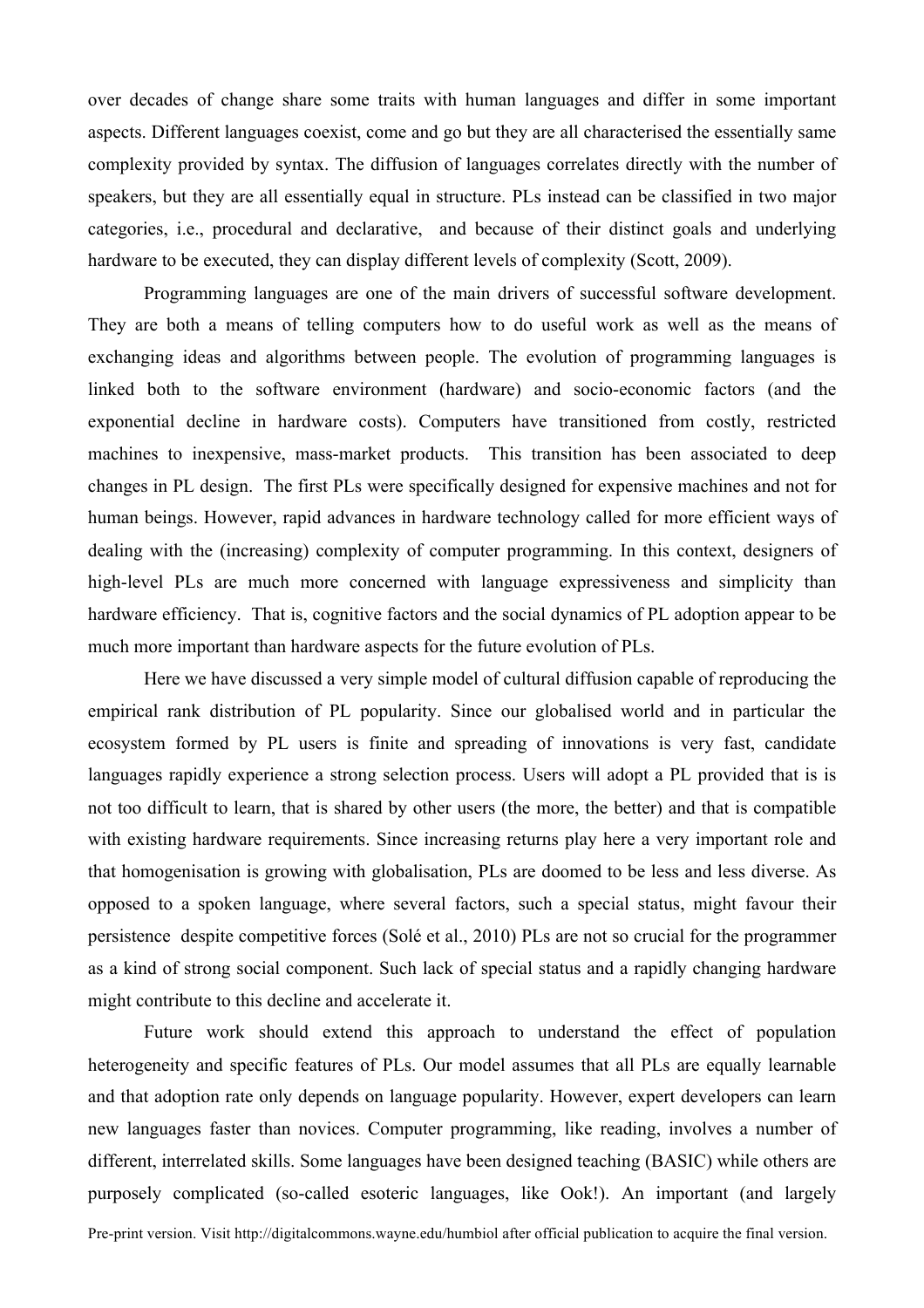unexplored) question is how the cognitive demands of learning (Pea et al., 1984) affect the dynamics of PL adoption. In this context, extensions of modelling approaches like the ones discussed here will help us to explore these questions and more generally, towards understanding the societal impact of information technologies.

## ACKNOWLEDGMENTS

We thank Mark Watney and the members of the CSL for useful discussions. This work has been supported by Fundación Botin, the Spanish Ministry of Economy and Competitiveness, Grant FIS2013-44674-P and FEDER (SV) and by the Santa Fe institute.

## REFERENCES

- 1. Solé, R.V., Valverde, S., Rosas-Casals, M., Kauffman, S. A., Farmer, J. D. & Eldredge, N (2013) The evolutionary ecology of technological innovation. Complexity 18, 15-27.
- 2. Arthur, B. (1994) Increasing Returns and Path Dependence in the Economy. Ann Arbor, MI: Michigan University Press.
- 3. Michel, J.-B., Shen, Y. K., Aiden, A. P., Veres, A., Gray, M. K., The Google Books Team, Pickett, J. P., Hoiberg, D., Clancy, D., Norvig, P., Orwant, J., Pinker, S., Nowak M. A., Aiden, E. L. (2011) Quantitative Analysis of Culture Using Millions of Digitized Books. Science 331 (6014), 176-182.
- 4. Solé, R.V. (2011) Phase Transitions. Princeton University Press.
- 5. Burks, A. W., and Burks, A.R. (1981) The ENIAC: First General-Purpose Electronic Computer. Annals of the History of Computing (3) 4.
- 6. von Neumann, J. (1993) First Draft of a Report on the EDVAC, Reprinted in: IEEE Annals of the History of Computing 15 (4), 27-75.
- 7. Martinez-Mekler, G., Martínez, R. A., del Ro, M. B., Mansilla R., Miramontes, P., and Cocho, G. (2009) Universality of Rank-Ordering Distributions in the Arts and Sciences PLoS ONE 4(3): e4791.
- 8. Solé, R. V., and Goodwin, B. (2001) Signs of life: how complexity pervades biology. New York, NY: Basic Books.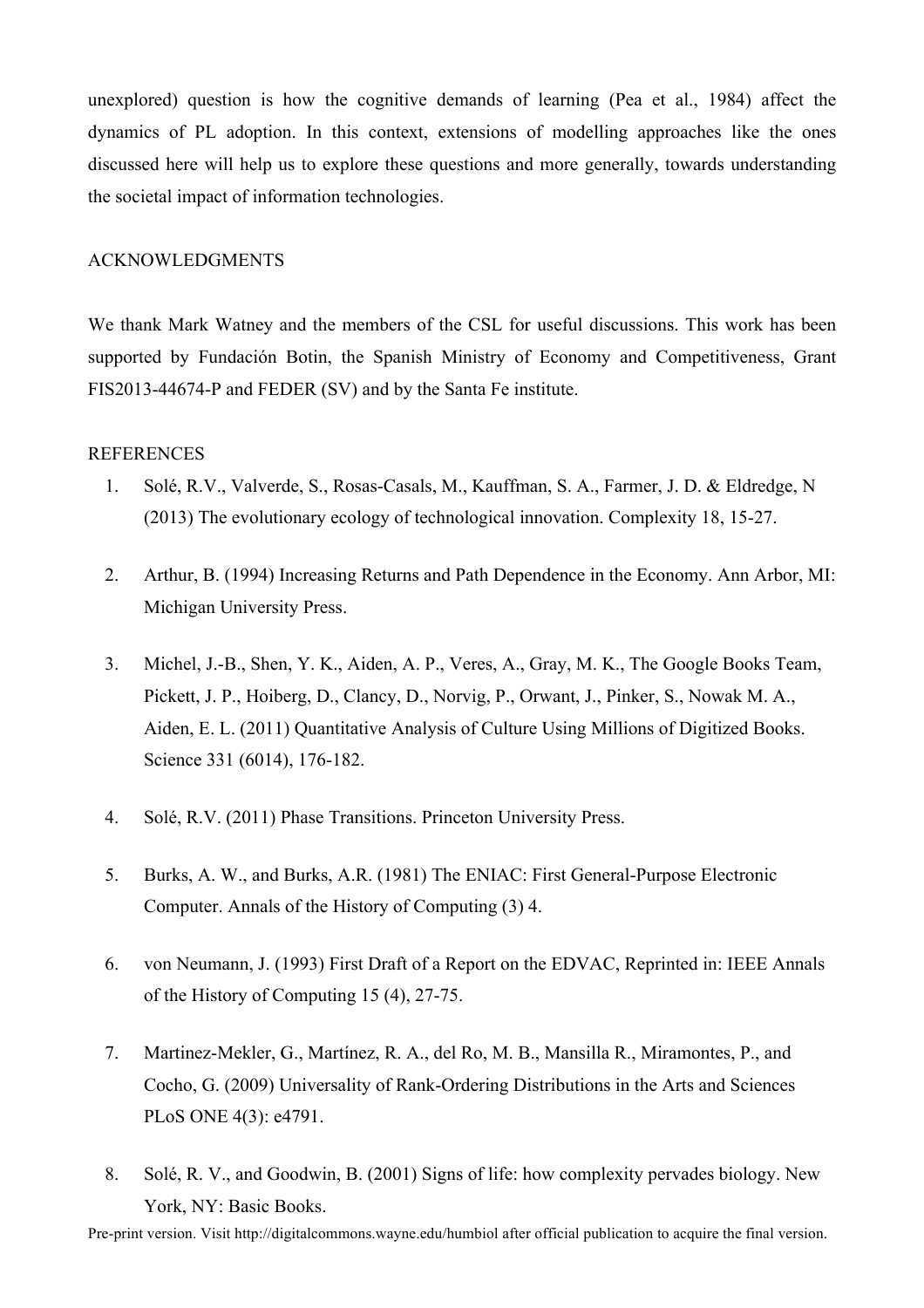- 9. Ball, P. (2004) Critical Mass: How One Thing Leads to Another. New York: Farrar, Straus and Giroux.
- 10. Solé, R. V., Corominas-Murtra, B., Fortuny, J. (2010) Diversity, Competition, Extinc- tion: the Econophysics of Language Change. J. R. Soc. Interface 7, 1647-1664.
- 11. Hubbell, S.P. (2001) The Unified Neutral Theory of Biodiversity and Biogeography. Princeton University Press, Princeton, NJ.
- 12. Solé, R. V., Alonso, D., and Saldaa, J. (2004) Habitat Fragmentation and Biodiversity Collapse in Neutral Communities. Ecological Complexity 1, 65-75.
- 13. Alonso, D., Etienne,R. S., and McKane, A. J. (2006) The merits of neutral theory Trends in ecology evolution 21 (8), 451-457.
- 14. Bentley, R. A., Hahn, M. W., and Shennan, S. J. (2004) Random Drift and Culture Change. Proc. Biol. Sci. 271(1547), 1443-1450.
- 15. Axelrod, R. (1997) The Dissemination of Culture: A Model with Local Convergence and Global Polarization, J. Conflict Resolution 41: 203-226.
- 16. Valverde, S., and Solé, R. V. (2015) Punctuated Equilibrium in the Large-Scale Evo- lution of Programming Languages. J. Roy. Soc. Interface 12: 20150249.
- 17. Scott, M. L., (2009) Programming Language Pragmatics (3rd Edition). Morgan Kauf- mann Publishers.
- 18. Pea, R. D., and Kurland, D. M. (1984) On the Cognitive Effects of Learning Computer Programming, New Ideas Psychol. 2(2), 137-168.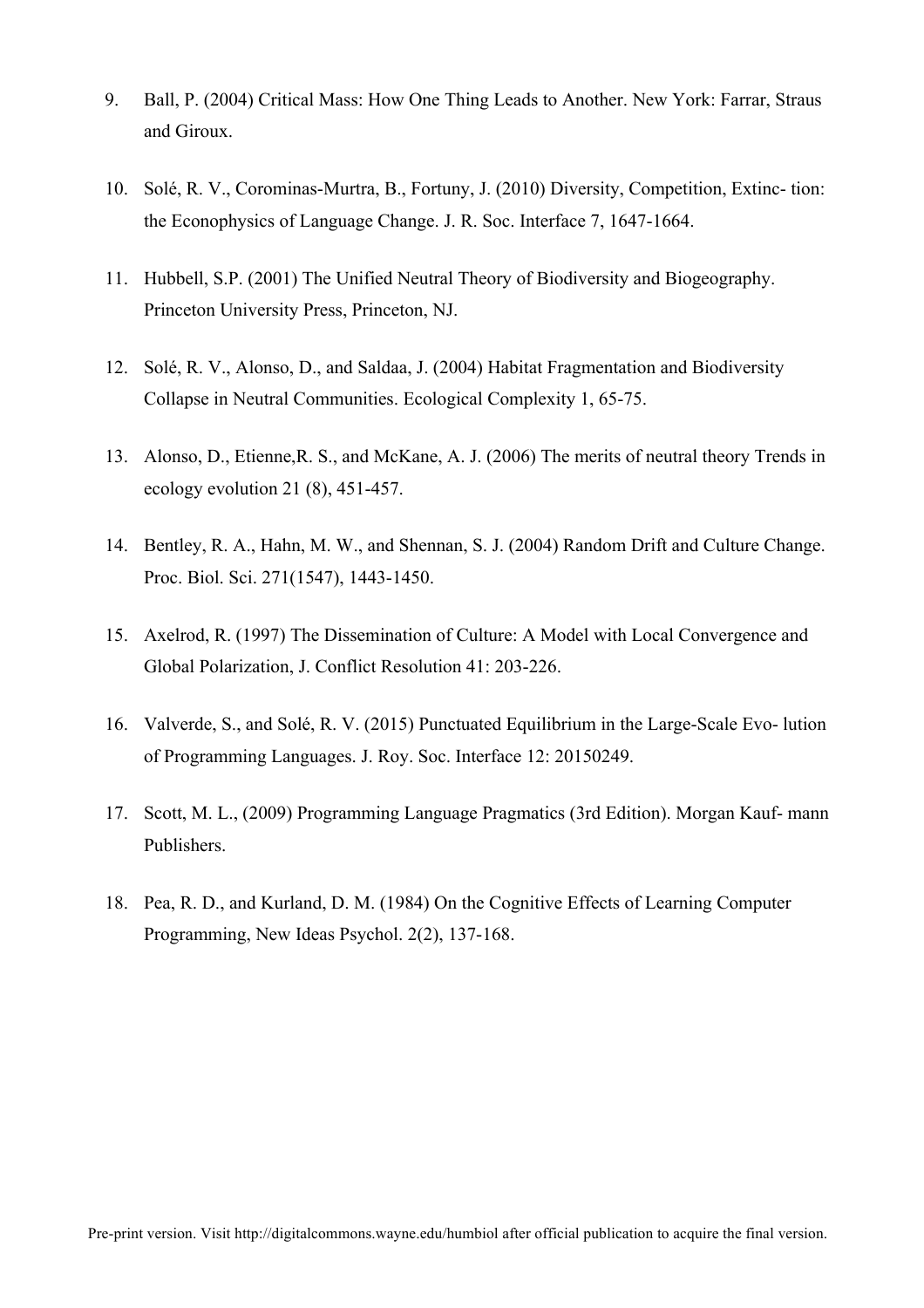FIG. 1. Increasing returns and symmetry breaking in technological evolution. In (A) we display the time series of citations for "VHS recorder" and "betamax", the two competing videotape designs that emerged almost simultaneously and became the dominant options in the market. Despite their close coexistence (as indicated in the inset figure B) VHS eventually dominated the market. This phenomenon can be understood using a symmetry breaking model, with two alternative solutions (VHS wins and Beta looses, or VHS looses and Beta wins in an alternative history). In (C) we display the potential associated to a simple, symmetric model of technological competition (see text). One unstable state (open circle) and two symmetric, stable states (filled circles) are accessible. Initial conditions and accidents can play a crucial role.

FIG. 2. Cultural diffusion of IT technologies. (A) Time series of n-gram abundance associated to two relevant n-grams. Here we used "programming languages" and "computer hardware" which correspond to the upper (continuous) and lower (discontinuous) curves, respectively. The curves display qualitative similar behaviour and possibly mirroring the co-evolution between hardware and software (see text). A sudden increase of the abundance of "programming languages" takes place around 1980 (inset). The bump (\*) signals the year 2000 (Y2K) problem, which affected many programming languages. In the second part (shadowed region), there is a decay of "programming languages" popularity with (B) the widespread adoption of IT technologies. The plot shows the sustained growth of the number of US personal computers (x100) since 1980 (data source: World Data Bank).

FIG. 3. Log-log plot of the frequency-rank, ordered by descending popularity, which which the programming languages appear in the *Transparent Language Popularity Index* (2013). This distribution follows the discrete generalised beta distribution (DGBD) with parameters  $(a, b)$ = (1.44, 0.46) (see text). The arrows point to the rank position of popular PLs: there is a huge diversity of languages of very different nature and antiquity.

FIG. 4. (A) Four snapshots of the cellular automaton model of programming language spread on a 2-D lattice. Here each site represents a programmer, who can use/store up to *M*=3 PLs. Colours encode the population diversity of PLs. (B) Time series of the number of different languages present in the population grows very quickly at the beginning *t*=2, where most programmers only know one (dark red) or zero (black sites) languages. High diversity of PLs plates until  $t \approx 50$ , which is represented by different shades of red and yellow sites. With time, *M*=3 dominant languages